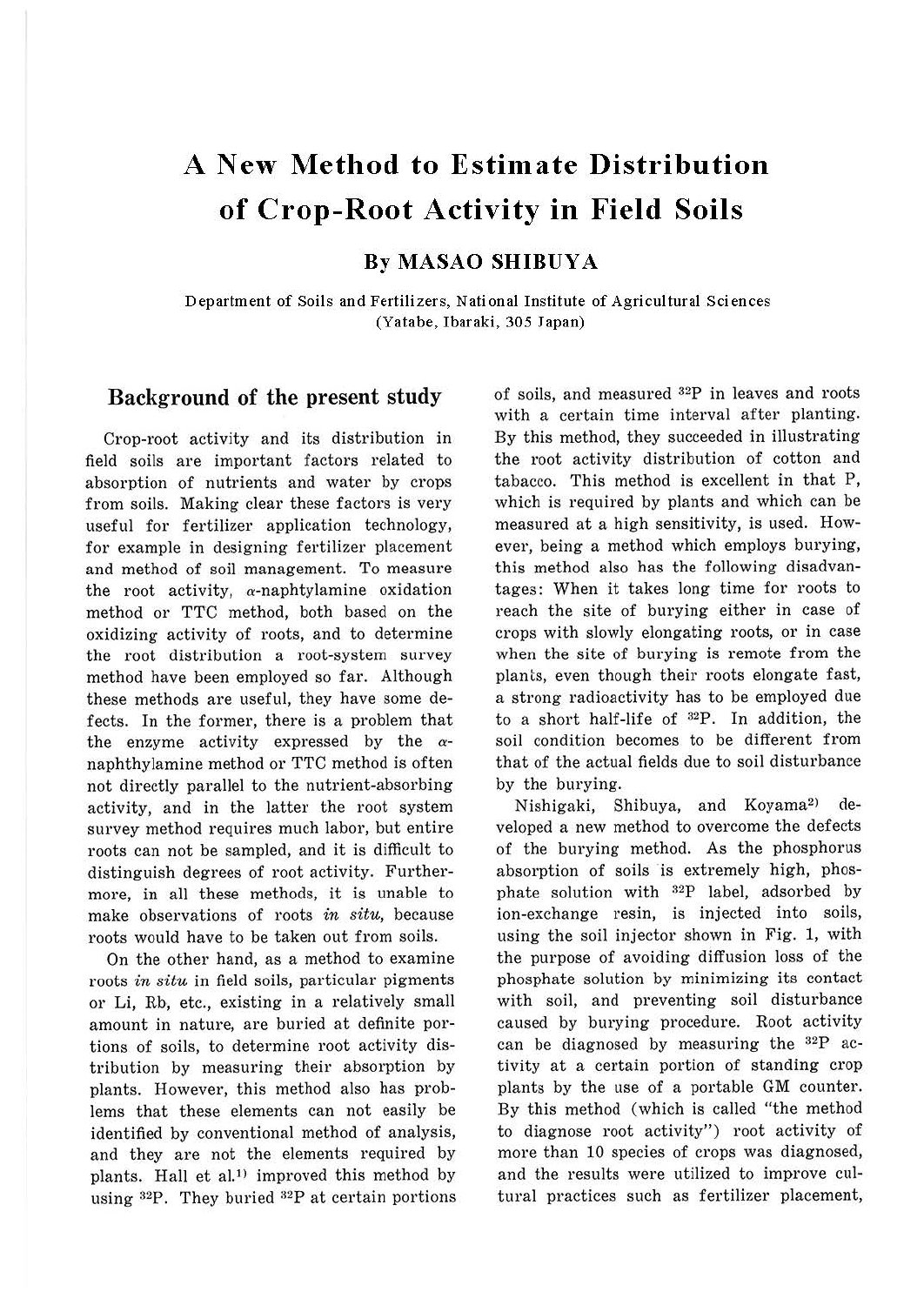time of fertilizer application, period of midsummer drainage to evade serious soil reduction in rice cultivation, or method of planting. However, since this method employs a radioactive isotope, it must be practiced under a regulation of law. But even if the amount of <sup>32</sup>P to be used is less than the limit of the regulation, and necessary formalities are made, the outdoor use of radioactive substance is almost impossible due to present social and psychological circumstances in Japan.



Fig. 1. Apparatus used for injecting a reagent into soils \* Used "penicillin container" is employed as reagent bottle

However, the necessity of diagnosis of root activity distribution is strongly recognized by field research workers. Therefore, the author developed a new method using an activable tracer, that can be employed, completely free from radioactivity, in fields. Outline of the method will be given below.

### **Definition of root activity**

Root activity mentioned here refers to the function of activity of root itself and density of roots in the soil, and hence defined as root activity per unit soil volume at a given stage of crop growth.

## **Principle of diagnosis of root activity**

The diagnosing reagent is prepared by using Europium (Eu), a rare earth element rarely existing in nature. The reagent is injected to discretionary solid-geometrical portions of soil with a growing crop. A part (about  $50-100$  mg) of a definite portion (leaf) of the crop plant which has absorbed Eu through roots is sampled, and Eu in the sample is activated by thermal neutron irradiation. Then, the radioactivity of  $152 \text{Eu}$  is counted by non-destructive method. Thus, from the relative values for absorbed Eu the root-activity distribution can be estimated. This method is an application of so-called activable tracer. The activable tracer method can be carried out completely free from any radioactivity within a tracing experiment system, and hence it is quite useful for outdoor field experiments: Eu used for diagnosing reagent is a non-radioactive element and it is activated only at the time of detection and quantitative analysis of Eu absorbed by plants.

As this method uses a tracer element which is not essential to plant growth, a comparison was made between this method and <sup>32</sup>P method, and it was confirmed that there is no difference in the pattern of absorption by plants between this method and <sup>32</sup>P method. Accordingly, it is assumed that root activity shown in absorbing Eu can be applied to the absorption of other nutrients.

# **Procedures of the method to diagnose root-activity distribution**

1) Prepamtion of Eu reagent

Agar solution of ca. 2%, containing Eu at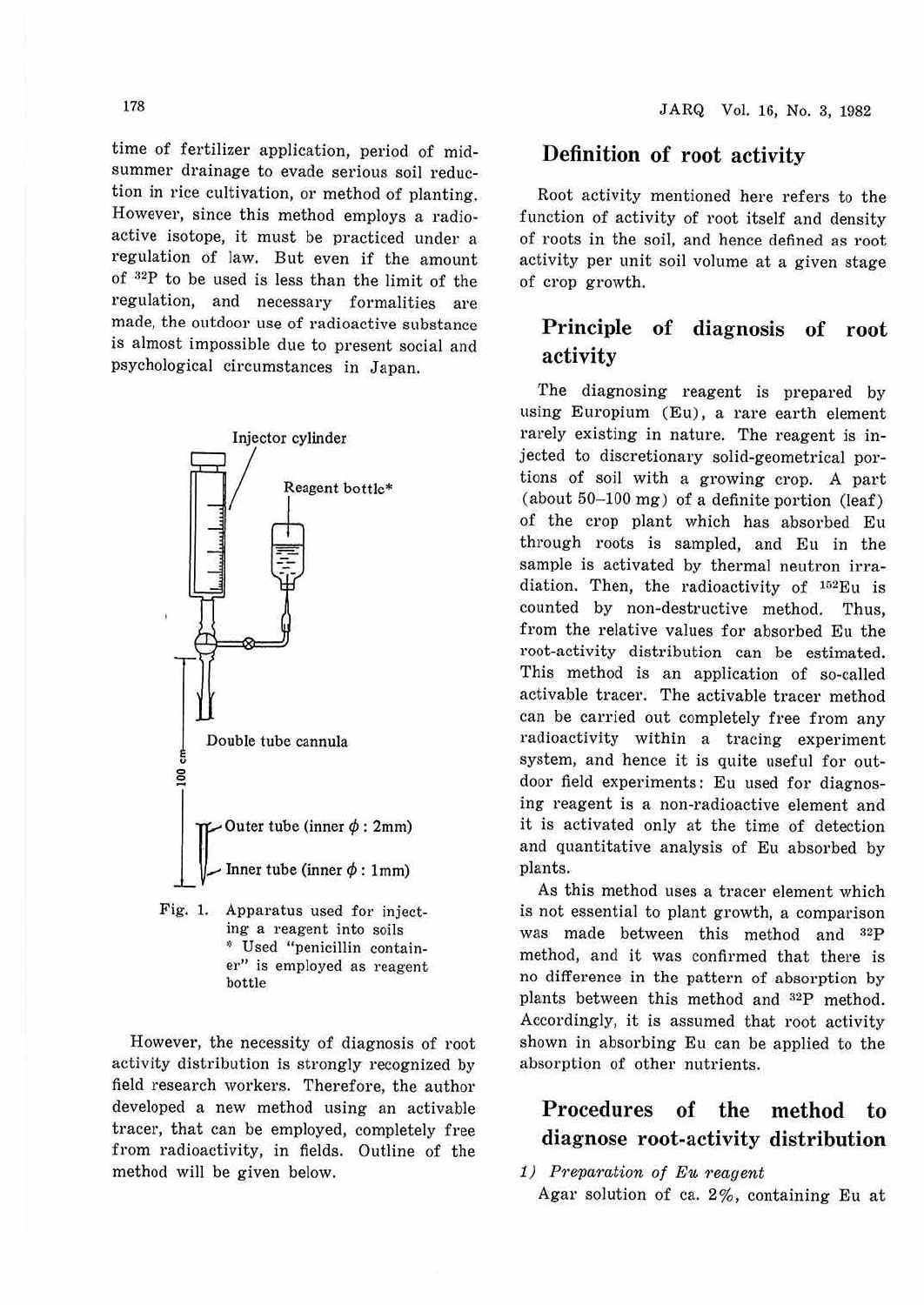ca. 4000 ppm is prepared and its pH is adjusted to ca. 6.

#### 2) Diagnosing method

By using the injector  $(Fig. 1)$ , 5 ml of the reagent is injected to arbitrary portions of soil, and after 7-14 days, a small amount (ca. 200 mg) of leaf at a definite portion of plant is sampled. The injection is made to 1 portion for 1 plant.

#### 3) Non-destructive activation analysis

After the leaf sample is air-dried, 50- 100 mg of it is taken into a small polyethylene bag, which is then sealed. A group of 20 or 25 bagged samples are placed into an irradiation capsule together with  $0.1-1 \mu$ g of standard Eu, and irradiation to thermal neutron (total thermal neutron flux of ca.  $5 \times 10^{16}$ /cm<sup>2</sup> is enough). The nuclear reaction occurring by this treatment is  $^{151}$ Eu (n, y)  $^{152}$ Eu. The halflife of  $152 \text{Eu}$  is 13 years, and gamma-ray energy to be used for the measurement is 122 KeV.

The irradiated samples are cooled for a period more than about 3 weeks for the decay of interferring nuclide, and Eu contained in the samples is measured by gamma-ray spectrometry using the apparatus of combined Ge (Li) semiconductor detector and multichannel analyser with the photo-electric peak of 122 KeV of gamma-ray energy as an indicator.

Based on the result thus obtained, rootactivity distribution map is produced.

# **Root-activity distribution of continuously cropped cabbage**

In Inami town, a famous autumn-winter cabbage producing area, of Hyogo Prefecture, cabbage has been grown continuously as a succeeding crop of "early season rice cultivation" since about 1955. As a result of the continuous cropping, it is recognized in recent years that Fusarium yellow disease occurs and yield of cabbage decreases with the repeated continuous croppings unless heavy application of fertilizer is made. To study the reason for decreasing yield, root activity distribution of cabbage was examined in a continuously cropped field and an adjacent non-continuously cropped field, both of them are of the same soil, the same variety and the same method of cultivation (belonging to the same farmer) .



Fig. 2. Root activity distribution map of cabbage